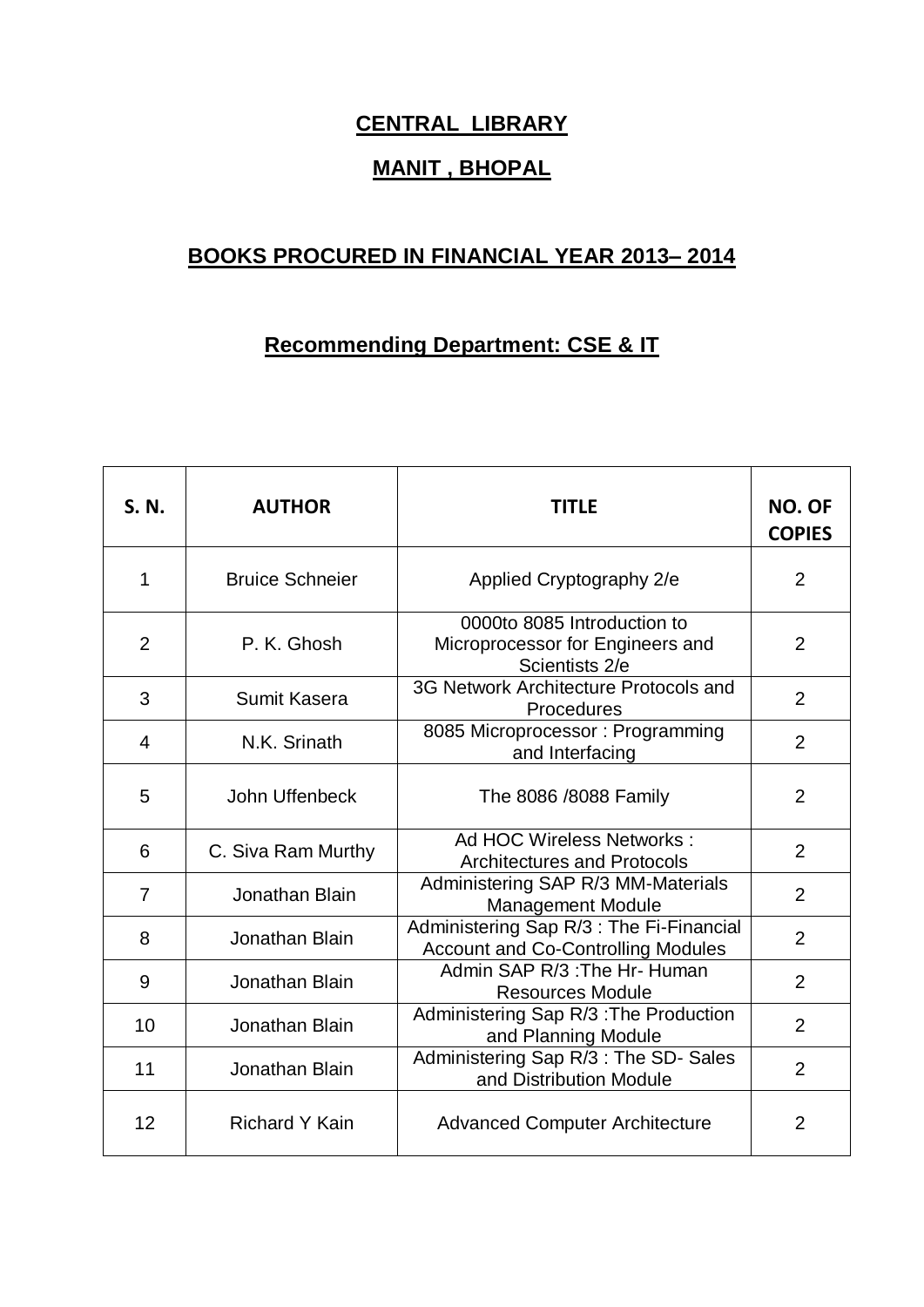| 13 | Daniel Tabak            | <b>Advanced Microprocessor</b>                                                      | 2              |
|----|-------------------------|-------------------------------------------------------------------------------------|----------------|
| 14 | k. M. Bhurchandi        | Advanced Microprocessor & Peripherals                                               | 2              |
| 15 | <b>Niklaus Wirth</b>    | Algorithms+ Data Structures Programs                                                | 2              |
| 16 | Smarajit Ghosh          | All of C                                                                            | 2              |
| 17 | V. Rajaraman            | Analysis and Design of Information<br><b>Systems</b>                                | $\overline{2}$ |
| 18 | J. F. Dimarzio          | Android: A Programmer's Guide                                                       | 2              |
| 19 | R. B. Mishra            | Artificial Intelligence                                                             | 2              |
| 20 | <b>Elaine Rich</b>      | Artificial Intelligence 3/e                                                         | 2              |
| 21 | B. Yegnanarayana        | <b>Artificial Neural Networks</b>                                                   | 2              |
| 22 | Kevin L. Priddy         | <b>Artificial Neural Networks An</b><br>Introduction                                | $\overline{2}$ |
| 23 | Sumit Kasera            | <b>ATM Networks: Concepts and Protocols</b>                                         | 2              |
| 24 | Raghuveer Rao           | <b>Basics of Code Division Multiple Access</b><br>(CDMA)                            | $\overline{2}$ |
| 25 | N. P. Gopalan           | A Beginner's Guide to Unix                                                          | $\overline{2}$ |
| 26 | <b>Bryan Bergeron</b>   | <b>Bioinformatics Computing</b>                                                     | $\overline{2}$ |
| 27 | Dario Floreano          | <b>Bio-Inspired Artificial Intelligence:</b><br>Theories, Methods, and Technologies | $\overline{2}$ |
| 28 | <b>Russell Schwartz</b> | Biological Modeling and Simulation,<br>Schwartz                                     | $\overline{2}$ |
| 29 | C. S. R. Prabhu         | <b>Bluetooth Technology and Its</b><br>Applications with Java and J2ME              | $\overline{2}$ |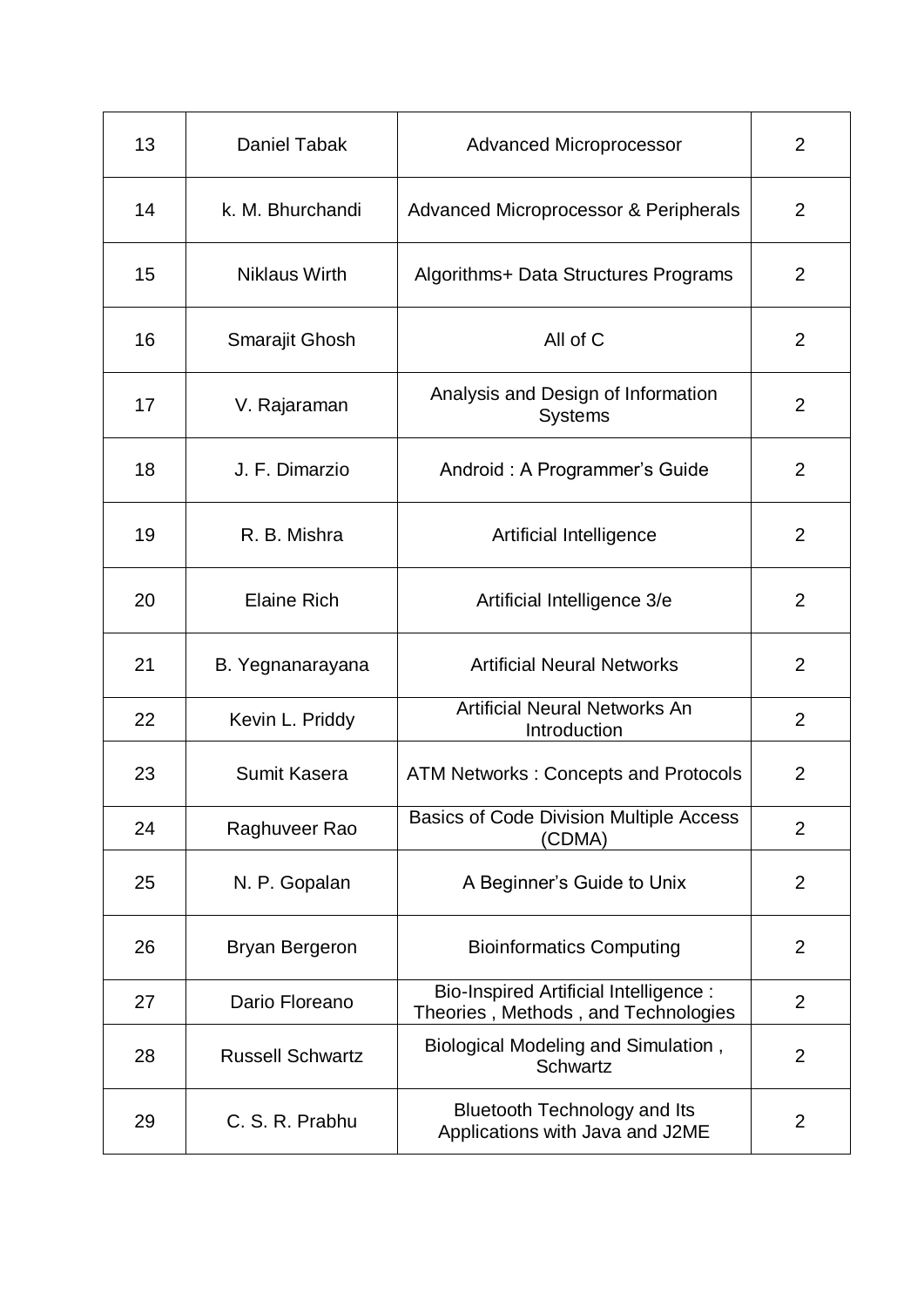| 30 | John Jansen              | <b>Building Web Applications With</b><br>Microsoft Office Share Point Designer<br>2007 Step by Step | 2              |
|----|--------------------------|-----------------------------------------------------------------------------------------------------|----------------|
| 31 | Clovis L. Tondon         | The C Answer Book                                                                                   | $\overline{2}$ |
| 32 | Brian W. Kernighan       | The C Programming Language                                                                          | $\overline{2}$ |
| 33 | K. R. Venugopal          | C Test Your Aptitude                                                                                | 2              |
| 34 | <b>Herbert Schildt</b>   | The Complete Reference C# 4.0                                                                       | $\overline{2}$ |
| 35 | Henrik I. Hansen         | C# Precisely                                                                                        | 2              |
| 36 | <b>Paul Deitel</b>       | C How to Program 6/e                                                                                | 2              |
| 37 | Susant K. Rout           | C: Learning & Building Buss & System<br>Applications                                                | 2              |
| 38 | Debasish Jana            | C++ and Object-Oriented Programming<br>Paradigm 2/e                                                 | $\overline{2}$ |
| 39 | Barbara Johnston         | C++ Programming Today                                                                               | $\overline{2}$ |
| 40 | <b>Paul Deitel</b>       | C++ How to Program 8e, Deitel                                                                       | $\overline{2}$ |
| 41 | Sanjay Mohapatra         | Cases In Management Information<br>System                                                           | $\overline{2}$ |
| 42 | Debases Samanta          | <b>Classic Data Structures</b>                                                                      | $\overline{2}$ |
| 43 | <b>Patrick Smith</b>     | <b>Client /Server Computing</b>                                                                     | $\overline{2}$ |
| 44 | Santanu<br>Chattopadhyay | <b>Compiler Design</b>                                                                              | $\overline{2}$ |
| 45 | Allen I. Holub           | Compiler Design in C                                                                                | $\overline{2}$ |
| 46 | Michael J. Laszlo        | <b>Computational Geometry and Computer</b><br>Graphics In C++                                       | $\overline{2}$ |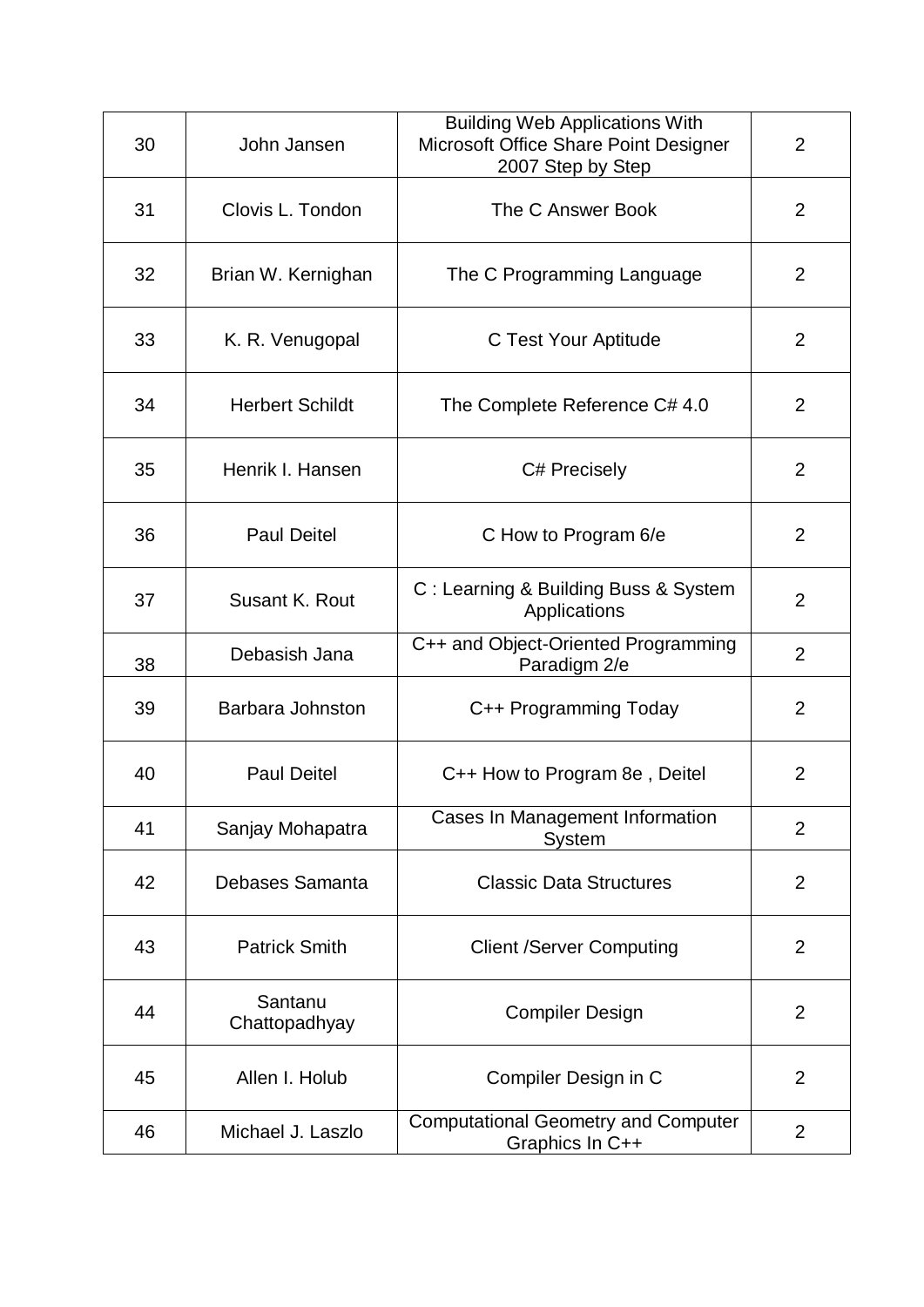| 47 | V. Rajaraman               | Computer Basics and C Programming                                            | $\overline{2}$ |
|----|----------------------------|------------------------------------------------------------------------------|----------------|
| 48 | V. Rajaraman               | Computer Basics and C Programming                                            | $\overline{2}$ |
| 49 | Basavaraj S. Anami         | Computer Concepts and C<br>Programming: A Holistic Approach to<br>Learning C | 2              |
| 50 | Chennakesava R.<br>Alavala | <b>Computer Graphics</b>                                                     | 2              |
| 51 | Apurva A Desai             | <b>Computer Graphics</b>                                                     | $\overline{2}$ |
| 52 | F. S. Hill Jr.             | <b>Computer Graphics</b>                                                     | 2              |
| 53 | Malay K. Pakhire           | <b>Computer Graphics Multimedia and</b><br>Animation 2/e                     | $\overline{2}$ |
| 54 | D. P. Mukerji              | <b>Computer Graphics</b>                                                     | $\overline{2}$ |
| 55 | <b>Uyless Black</b>        | <b>Computer Networks Protocols</b><br><b>Standards and Interfaces</b>        | $\overline{2}$ |
| 56 | V. Rajaraman               | <b>Computer Organization and Architecture</b>                                | $\overline{2}$ |
| 57 | P. Pal Chaudhuri           | <b>Computer Organization and Design</b>                                      | $\overline{2}$ |
| 58 | V. Rajaraman               | <b>Computer Oriented Numerical Methods</b><br>3/e                            | $\overline{2}$ |
| 59 | V. Rajaraman               | Computer Programming in C                                                    | $\overline{2}$ |
| 60 | V. Rajaraman               | Computer Programming in Fortran 77                                           | $\overline{2}$ |
| 61 | P. V. S. Rao               | <b>Computer System Architecture</b>                                          | $\overline{2}$ |
| 62 | Forsyth David              | Computer Vision: A Modem Approach                                            | $\overline{2}$ |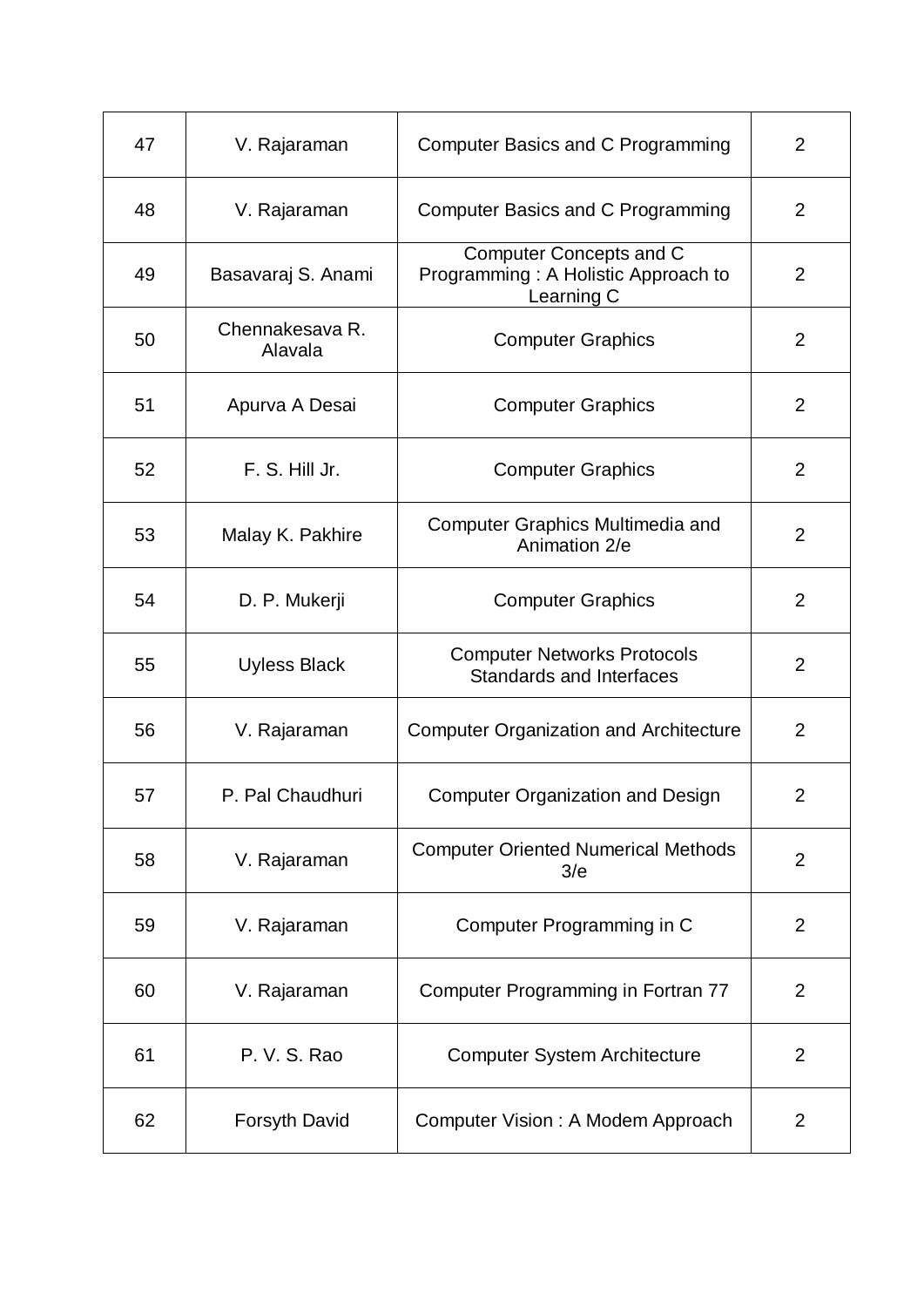| 63 | <b>Forsyth David</b>  | Computer Vision: A Modem Approach                                   | $\overline{2}$ |
|----|-----------------------|---------------------------------------------------------------------|----------------|
| 64 | P. Thangaraj          | <b>Computer-Oriented Numerical Methods</b>                          | $\overline{2}$ |
| 65 | C. P. Lo              | Concepts and Techniques of<br><b>Geographic Information Systems</b> | $\overline{2}$ |
| 66 | Peter Van Roy         | Concepts and Techniques and Models<br>of Computer Programming       | $\overline{2}$ |
| 67 | Mahesh P. Matha       | Core Java A Comprehensive Study                                     | 2              |
| 68 | V. K. Pachghare       | Cryptography and Information Security                               | 2              |
| 69 | William Stallings     | Cryptography and Network Security                                   | $\overline{2}$ |
| 70 | <b>Harish Chander</b> | <b>Cyber Laws and IT Protection</b>                                 | 2              |
| 71 | Prakash C Gupta       | Data Communications and Computer<br><b>Networks</b>                 | $\overline{2}$ |
| 72 | Brijendra Singh       | Data Communications and Computer<br><b>Network</b>                  | 2              |
| 73 | Uyless D. Black       | Data Communications and Distributed<br>Networks 3/e                 | $\overline{2}$ |
| 74 | Mary E. S. Loomis     | Data Management and File Structures<br>2/e                          | 2              |
| 75 | Darren L. Spohn       | Data Network Design                                                 | 2              |
| 76 | Dimitri P. Bertsekas  | Data Networks                                                       | 2              |
| 77 | R. Krishnamoorthy     | Data Structures Using C                                             | $\overline{2}$ |
| 78 | Achuthsankar S. Nair  | Data Structures in C                                                | $\overline{2}$ |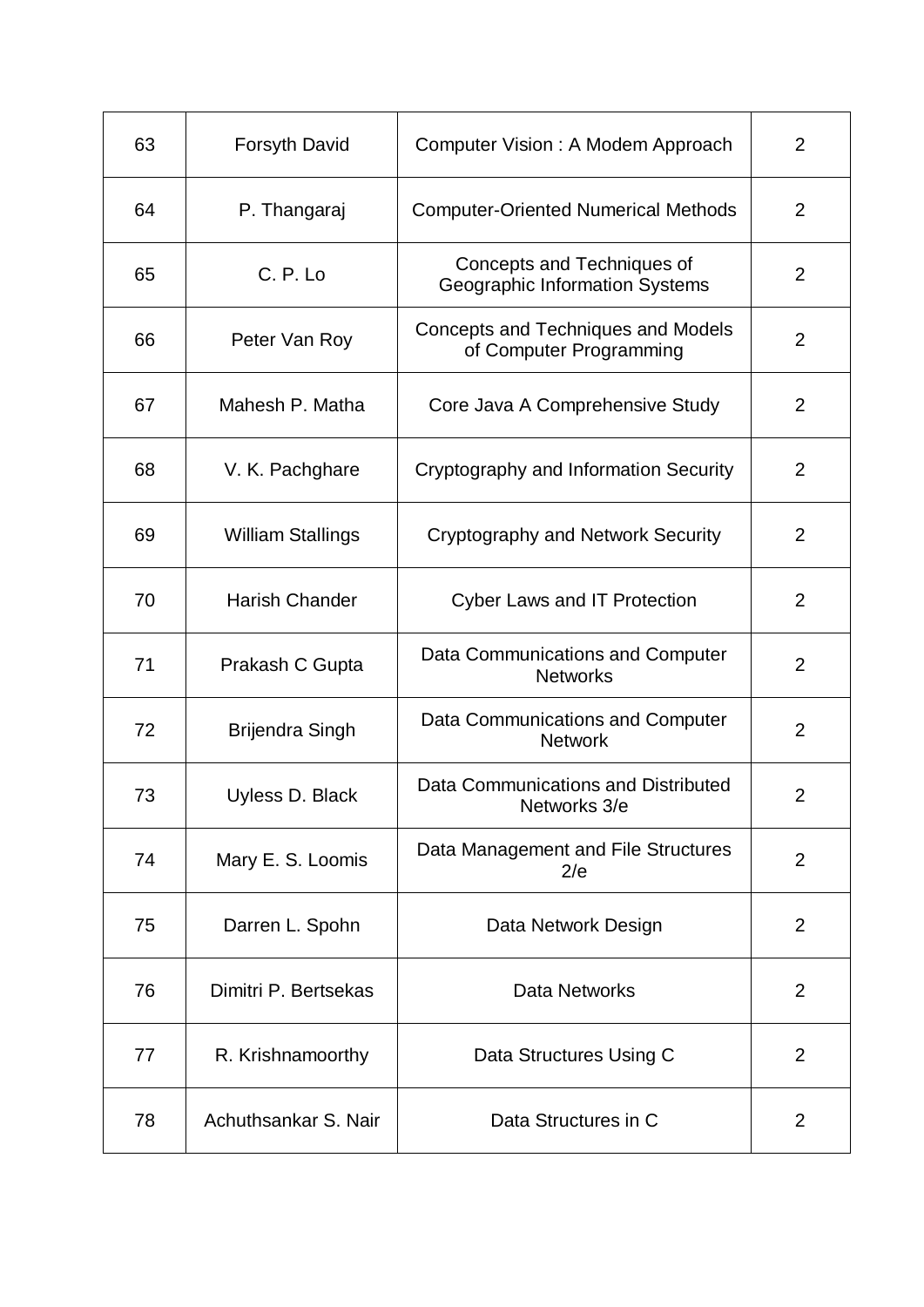| 79 | N. S. Kutti             | Data Structures In C++                                              | $\overline{2}$ |
|----|-------------------------|---------------------------------------------------------------------|----------------|
| 80 | Yedidyah Langsam        | Data Structures Using C and C++                                     | $\overline{2}$ |
| 81 | John R. Hubbard         | Data Structures with Java                                           | 2              |
| 82 | <b>Dharmendra</b>       | Data Structures : Programming<br>Approach with C                    | $\overline{2}$ |
| 83 | C. S. R. Prabhu         | Data Warehousing: Concepts,<br>Techniques, Products and Application | $\overline{2}$ |
| 84 | Das Gupta               | Database Management System Oracle<br>SQL and PL/SQL                 | $\overline{2}$ |
| 85 | R. Panneerselvam        | Database Management Systems                                         | $\overline{2}$ |
| 86 | David M. Kroenke        | <b>Database Processing</b>                                          | $\overline{2}$ |
| 87 | V. S. Janakriraman      | <b>Decision Support Systems</b>                                     | $\overline{2}$ |
| 88 | George M. Marakas       | Decision Support Systems: In The 21 <sup>st</sup><br>Century        | $\overline{2}$ |
| 89 | <b>Manish Varshney</b>  | Design and Analysis of Algorithms                                   | $\overline{2}$ |
| 90 | R. Panneerselvam        | Design and Analysis of Algorithms                                   | $\overline{2}$ |
| 91 | Chandra Mohan           | Design and Analysis of Algorithms                                   | 2              |
| 92 | <b>Franklyn Turback</b> | Design Concepts in Programming<br>Languages                         | 2              |
| 93 | S. K. Basu              | Design Methods and Analysis of<br>Algorithms                        | $\overline{2}$ |
| 94 | Maurice J. Bach         | The Design of The Unix Operating<br>System                          | 2              |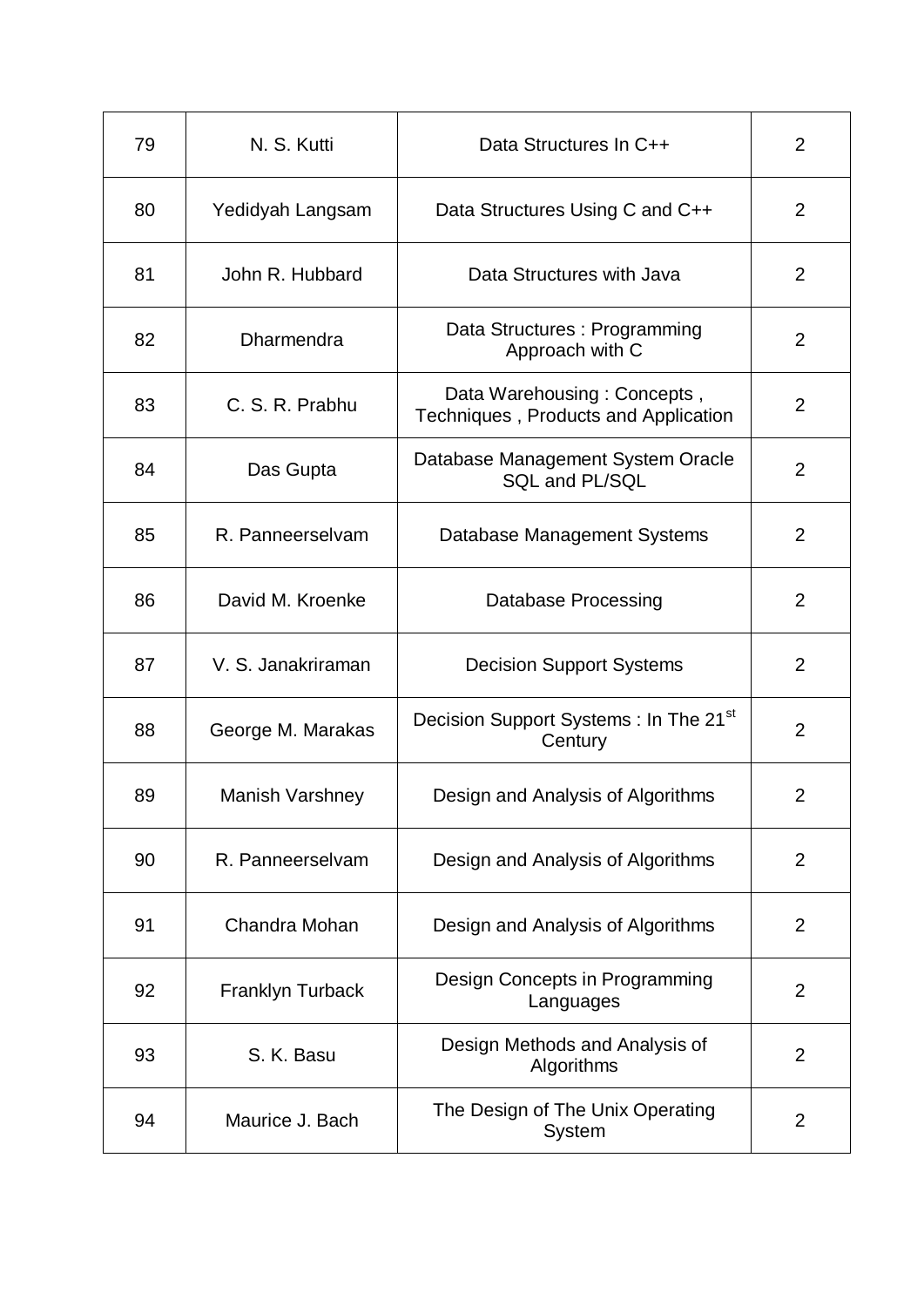| 95  | <b>Rebecca Wirfs Brock</b>        | <b>Designing Object Oriented Software</b>                  | $\overline{2}$ |
|-----|-----------------------------------|------------------------------------------------------------|----------------|
| 96  | <b>B.</b> Chanda                  | Digital Image Processing and Analysis                      | $\overline{2}$ |
| 97  | Malay K. Pakhire                  | Digital Image Processing and Pattern<br>Recognition        | $\overline{2}$ |
| 98  | Madhuri A Joshi                   | Digital Image Processing an Algorithmic<br>Approach        | 2              |
| 99  | V. Rajaraman                      | Digital Logic and Computer Organization                    | $\overline{2}$ |
| 100 | B. Venkatarmani                   | <b>Digital Signal Processors</b>                           | $\overline{2}$ |
| 101 | James T Sui                       | <b>Digital Techniques for Wideband</b><br><b>Receivers</b> | $\overline{2}$ |
| 102 | R. M. Somasundaram                | <b>Discrete Mathematical Structures</b>                    | 2              |
| 103 | Kolman                            | <b>Discrete Mathematical Structures</b>                    | $\overline{2}$ |
| 104 | N. Chandrasekaran                 | <b>Discrete Mathematics</b>                                | 2              |
| 105 | <b>Bhavanari</b><br>Satyanarayana | Discrete Mathematics and Graph Theory                      | $\overline{2}$ |
| 106 | Edgar G. Goodaire                 | Discrete Mathematics with Graph<br><b>Theory</b>           | $\overline{2}$ |
| 107 | Pradeep K. Sinha                  | <b>Distributed Operating Systems</b>                       | 2              |
| 108 | Joel M. Crichlow                  | Distributed System Computing Over<br><b>Networks</b>       | $\overline{2}$ |
| 109 | Andrew S. Tanenbaum               | Distributed System: Principles and<br>Paradigms 2/e        | $\overline{2}$ |
| 110 | P. T. Joseph                      | E-Commerce : An Indian Perspective                         | $\overline{2}$ |
| 111 | David Whiteley                    | E-Commerce: Strategy Technologies<br>and Applications      | $\overline{2}$ |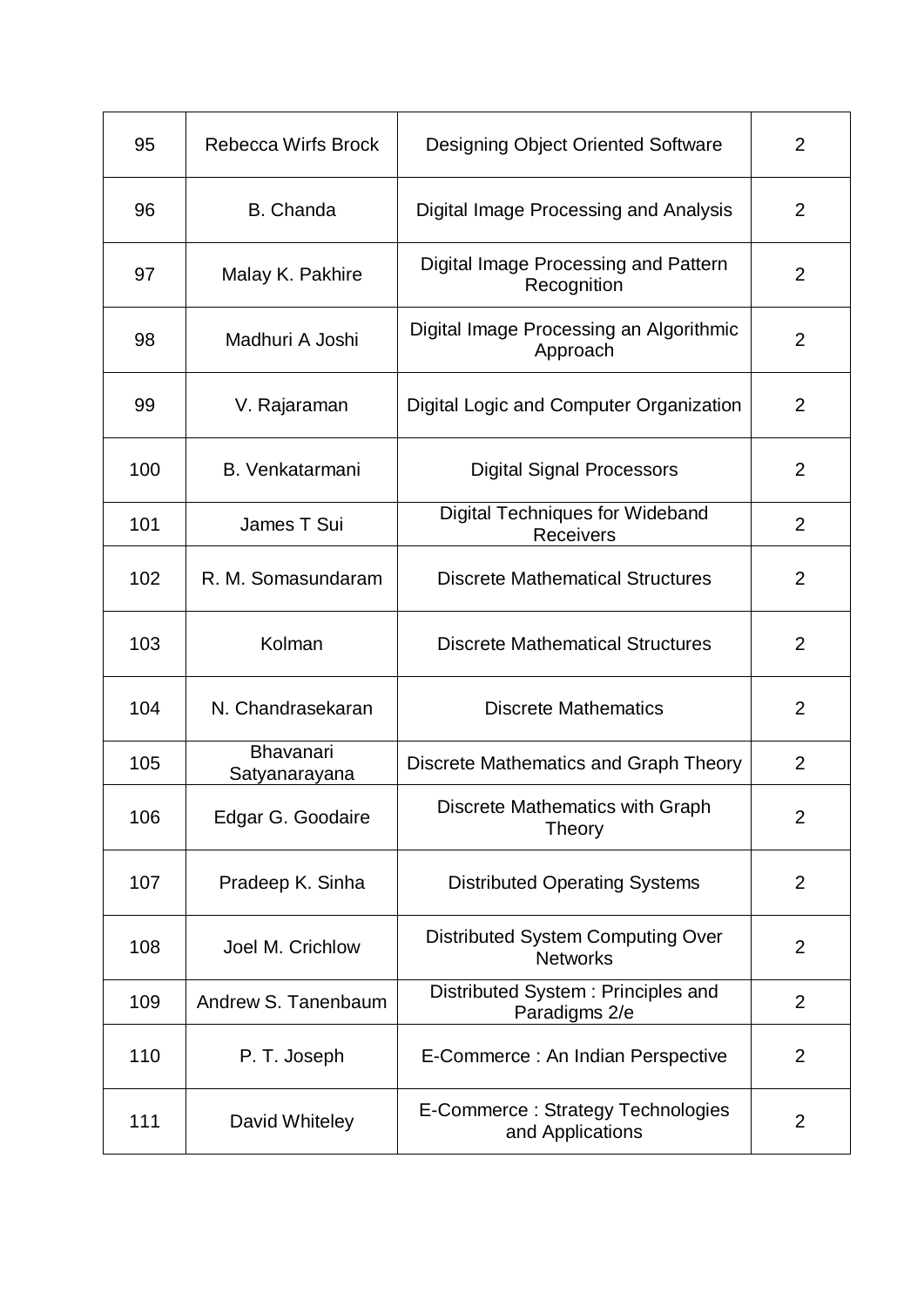| 112 | Elias M Awad                          | Electronic Commerce From Vision to<br>Fulfilment 3/e                                             | $\overline{2}$ |
|-----|---------------------------------------|--------------------------------------------------------------------------------------------------|----------------|
| 113 | Edward R. Dougherty                   | Electronic Imaging Technology                                                                    | 2              |
| 114 | Noam Nisan                            | The Elements of Computing Systems:<br><b>Building A Modern Computer From First</b><br>Principles | 2              |
| 115 | V. Rajaraman                          | Parallel Computer Architecture and<br>Programming                                                | $\overline{2}$ |
| 116 | G. P. Sudhakar                        | <b>Elements of Software Project</b><br>Management                                                | $\overline{2}$ |
| 117 | Harry R. Lewis                        | Elements of The Theory of Computation                                                            | 2              |
| 118 | Sriram V. Iyer                        | <b>Embedded Real time Systems</b><br>Programming                                                 | $\overline{2}$ |
| 119 | B. Kanta Rao                          | <b>Embedded Systems</b>                                                                          | $\overline{2}$ |
| 120 | Santanu<br>Chattopadhyay              | <b>Embedded System Design</b>                                                                    | 2              |
| 121 | Raj Kamal                             | <b>Embedded Systems</b>                                                                          | 2              |
| 122 | Vinod Kumar Garg                      | <b>Enterprise Resource Planning</b>                                                              | 2              |
| 123 | Rahul V. Altekar                      | Enter Prise Wide Resource Planning                                                               | $\overline{2}$ |
| 124 | V. Rajaraman                          | <b>Essentials of E-Commerce Technology</b>                                                       | 2              |
| 125 | Daniel P. Friedman                    | <b>Essentials of Programming Languages</b>                                                       | $\overline{2}$ |
| 126 | Valacich George Hoffer                | Essentials of Systems Analysis &<br>Design                                                       | $\overline{2}$ |
| 127 | De Jong                               | Evolutionary Computation: A Unified<br>Approach                                                  | $\overline{2}$ |
| 128 | <b>ITL Education Solution</b><br>Ltd. | <b>Cryptography and Network Security</b>                                                         | $\overline{2}$ |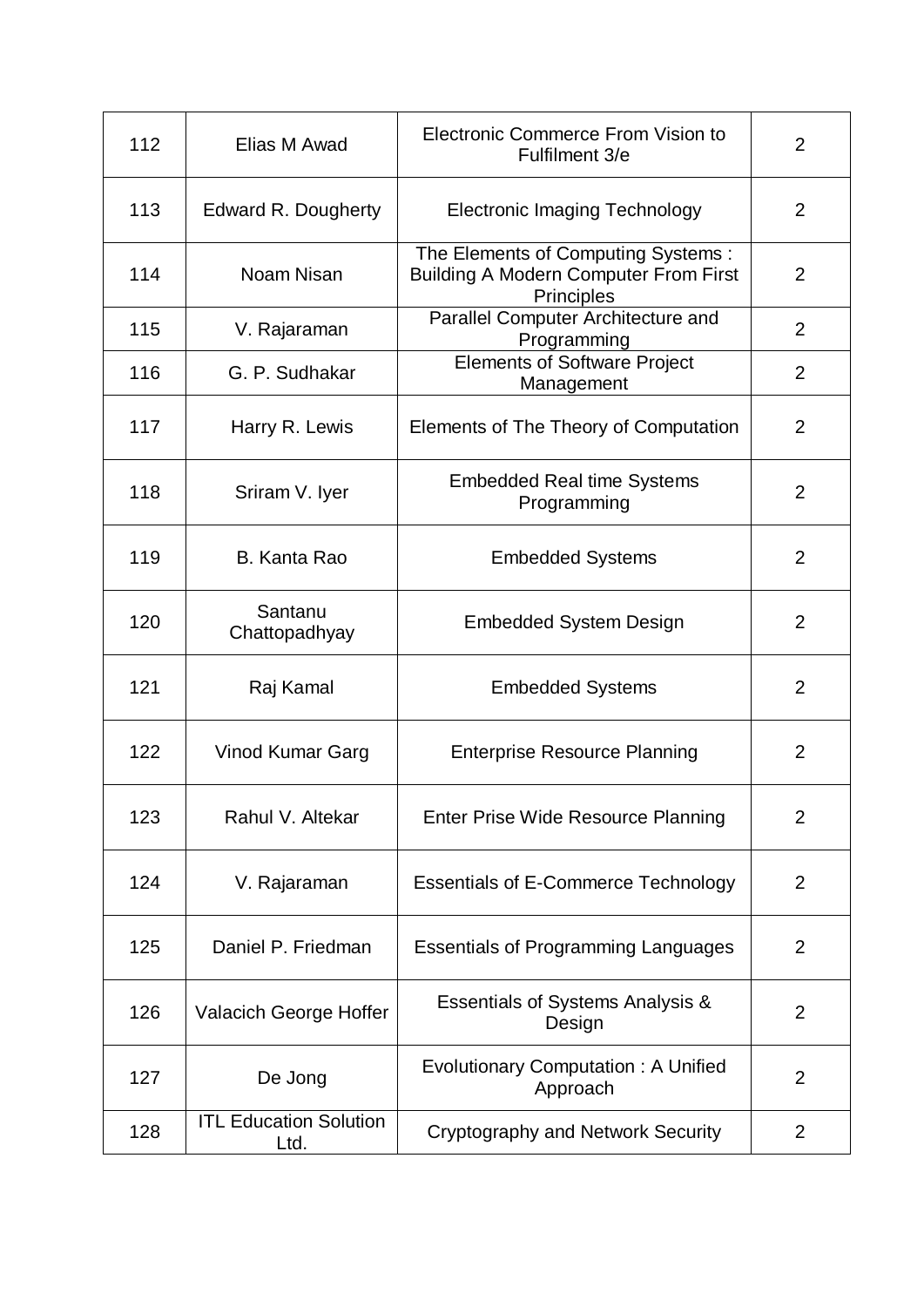| 129 | K.R. Venugopal         | File Structure Using C++ Venugopal                                | $\overline{2}$ |
|-----|------------------------|-------------------------------------------------------------------|----------------|
| 130 | Zoe Mellor             | Flexible Web Design                                               | $\overline{2}$ |
| 131 | Kim B. Bruce           | Foundations of Object Oriented<br>Languages                       | $\overline{2}$ |
| 132 | <b>Gilles Brassard</b> | <b>Fundamentals of Alorithmics</b>                                | 2              |
| 133 | Mohamad H. Hassoun     | <b>Fundamental of Artificial Neural</b><br><b>Networks</b>        | $\overline{2}$ |
| 134 | D. P. Mukherjee        | <b>Fundamentals of Computer Graphics</b><br>and Multimedia        | 2              |
| 135 | Sudakshina Kundu       | <b>Fundamental of Computer Networks</b>                           | $\overline{2}$ |
| 136 | V. Rajaraman           | <b>Fundamentals of Computers</b>                                  | 2              |
| 137 | Anil K. Jain           | <b>Fundamental of Digital Image</b><br>Processing                 | $\overline{2}$ |
| 138 | K.R. Chowdhary         | <b>Fundamentals Of Discrete Mathematical</b><br><b>Structures</b> | $\overline{2}$ |
| 139 | Daniel W Lewis         | <b>Fundamentals Of Embedded Software</b>                          | $\overline{2}$ |
| 140 | Ze-Nian Li             | <b>Fundamentals Of Multimedia</b>                                 | 2              |
| 141 | Harry F. Jordan        | <b>Fundamentals Of Parallel Processing</b>                        | 2              |
| 142 | Carlo Ghezzi           | <b>Fundamentals Of Software Engineering</b><br>2/e                | $\overline{2}$ |
| 143 | Rajib Mall             | <b>Fundamentals Of Software Engineering</b>                       | 2              |
| 144 | Price Ron              | <b>Fundamentals Of Wireless Networking</b>                        | $\overline{2}$ |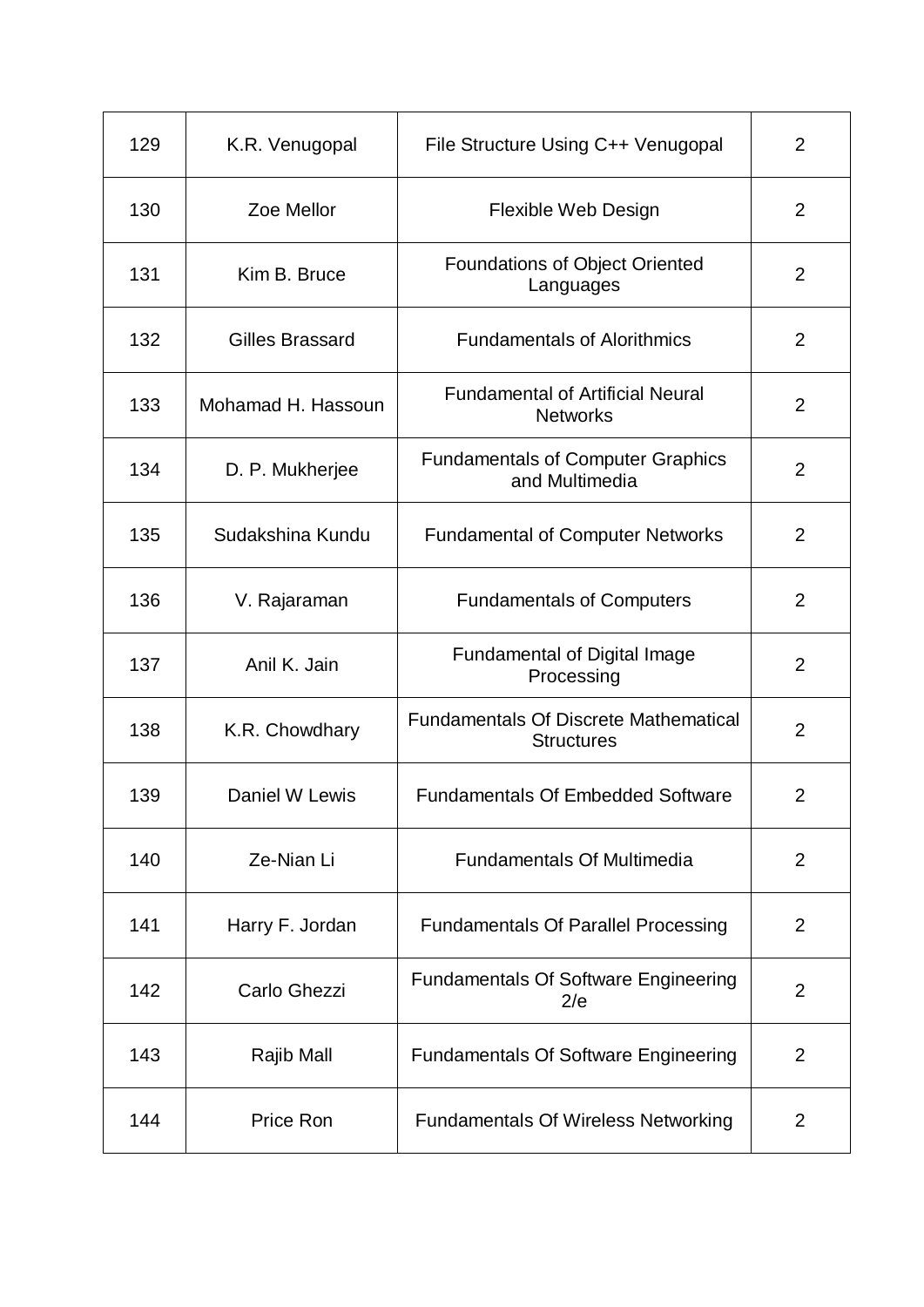| 145 | George J. Klir            | <b>Fuzzy Sets, Uncertainty and Information</b>                              | $\overline{2}$ |
|-----|---------------------------|-----------------------------------------------------------------------------|----------------|
| 146 | G. Suresh Singh           | <b>Graph Theory</b>                                                         | $\overline{2}$ |
| 147 | C. S. R. Prabhu           | <b>Grid and Cluster Computing</b>                                           | $\overline{2}$ |
| 148 | Joel Scambray             | Hacking Exposed Web Applications                                            | 2              |
| 149 | Joel Scambray             | Hacking Exposed Windows 3/e                                                 | $\overline{2}$ |
| 150 | <b>Mahbub Hussan</b>      | High Performance Tcp /lp Networking<br><b>Concepts Issues and Solutions</b> | $\overline{2}$ |
| 151 | <b>Matthias Felleisen</b> | How to Design Programs                                                      | $\overline{2}$ |
| 152 | <b>Thomas A Powell</b>    | HTML & CSS: The Complete Reference                                          | 2              |
| 153 | <b>Faithe Wempen</b>      | Step By Step Html 5                                                         | $\overline{2}$ |
| 154 | Detmar W Straub           | <b>Information Security</b>                                                 | 2              |
| 155 | Dhiren R. Patel           | <b>Information Security Theory and</b><br>Practice                          | $\overline{2}$ |
| 156 | Robert G. Murdick         | <b>Information Systems for Modern</b><br>Management                         | $\overline{2}$ |
| 157 | Leonard Jessup            | Information Systems Today Managing In<br>The Digital World                  | $\overline{2}$ |
| 158 | S.A. Kelkar               | Information Systems A Concise Study                                         | 2              |
| 159 | Ajoy Kumar                | <b>Information Technology</b>                                               | 2              |
| 160 | <b>Bill Venners</b>       | Inside The Java 2 Virtual Machine                                           | 2              |
| 161 | K. P. Soman               | Insight Into Data Mining: Theory and<br>Practice                            | $\overline{2}$ |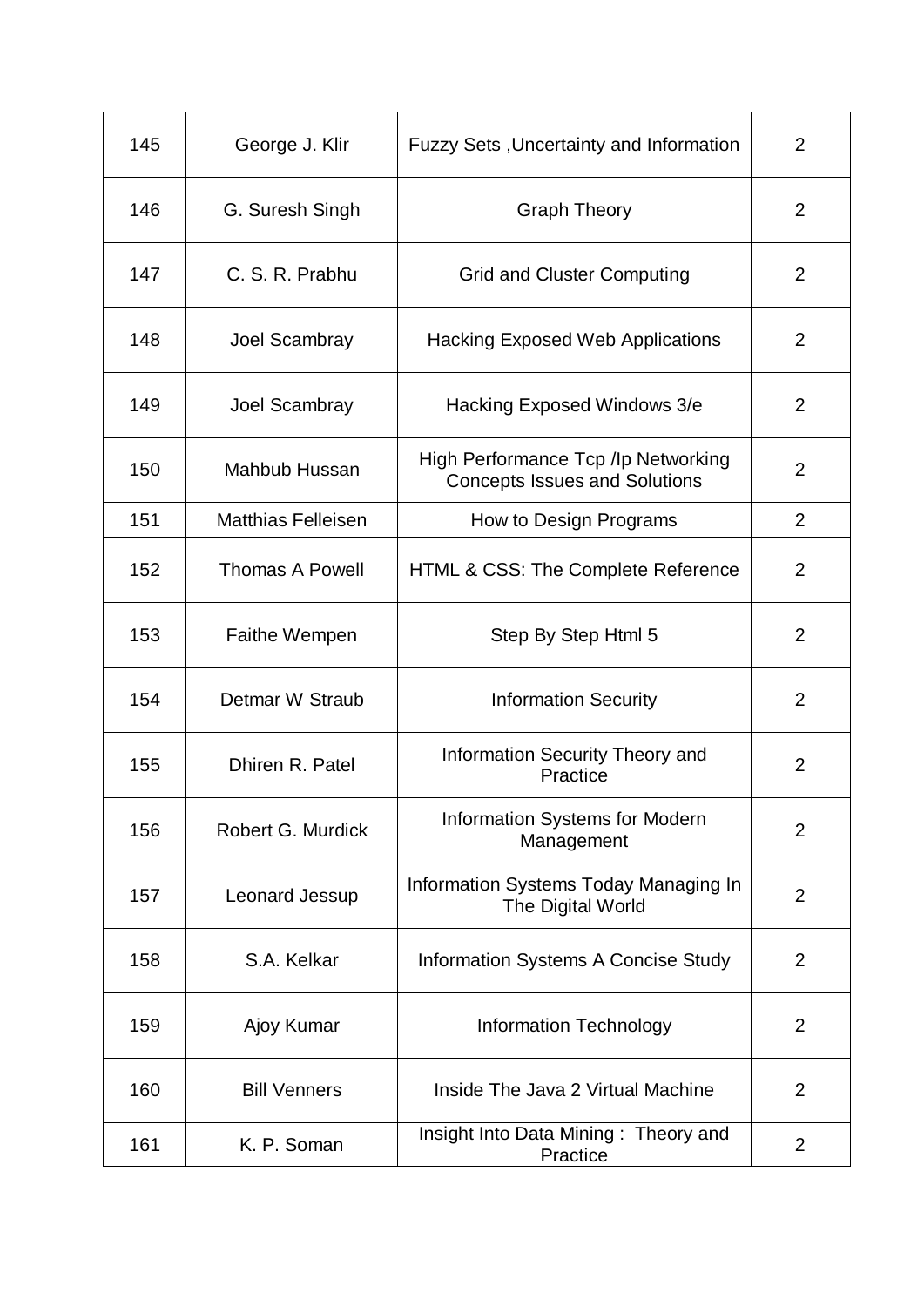| 162 | Douglas E. Comer    | The Internet Book                                                                  | $\overline{2}$ |
|-----|---------------------|------------------------------------------------------------------------------------|----------------|
| 163 | William R. Stanek   | Internet Information Services (IIS) 7.0<br><b>Administrators Pocket Consultant</b> | $\overline{2}$ |
| 164 | Mike Volodarsky     | Internet Information Services (IIS) 7.0<br><b>Resource Kit</b>                     | $\overline{2}$ |
| 165 | K.L. James          | The Internet : A Users Guide                                                       | $\overline{2}$ |
| 166 | Rahul Banerjee      | Internetworking Technologies: An<br><b>Engineering Perspective</b>                 | $\overline{2}$ |
| 167 | Douglas E. Comer    | Internetworking With TCP. IP Volume 1<br>5/e                                       | 2              |
| 168 | Douglas E. Comer    | Internetworking With TCP/IP Volume 2                                               | $\overline{2}$ |
| 169 | Douglas E. Comer    | Internetworking With TCP/IP Volume III                                             | $\overline{2}$ |
| 170 | Akerkar Rajendra    | Introduction to Artifical Intelligence                                             | $\overline{2}$ |
| 171 | Dan W. Patterson    | Introduction to Artifical Intelligence                                             | $\overline{2}$ |
| 172 | Dasaradh Ramaiah K. | Introduction to Automata and Compiler<br>Design                                    | $\overline{2}$ |
| 173 | Dasaradh Ramaiah K. | Introduction to Automata and Compiler<br>Design                                    | $\overline{2}$ |
| 174 | Cajetan M. Akujuobi | Introduction to Broadband<br><b>Communication Systems</b>                          | 2              |
| 175 | G. K. Gupta         | Introduction to Data Mining With Case<br><b>Studies</b>                            | $\overline{2}$ |
| 176 | V Rajaraman         | An Introduction to Digital Computer<br>Design 5/e                                  | $\overline{2}$ |
| 177 | K. V. Shibu         | Introduction to Embedded Systems                                                   | $\overline{2}$ |
| 178 | M. Ganesh           | Introduction to Fuzzy Sets and Fuzzy<br>Logic                                      | $\overline{2}$ |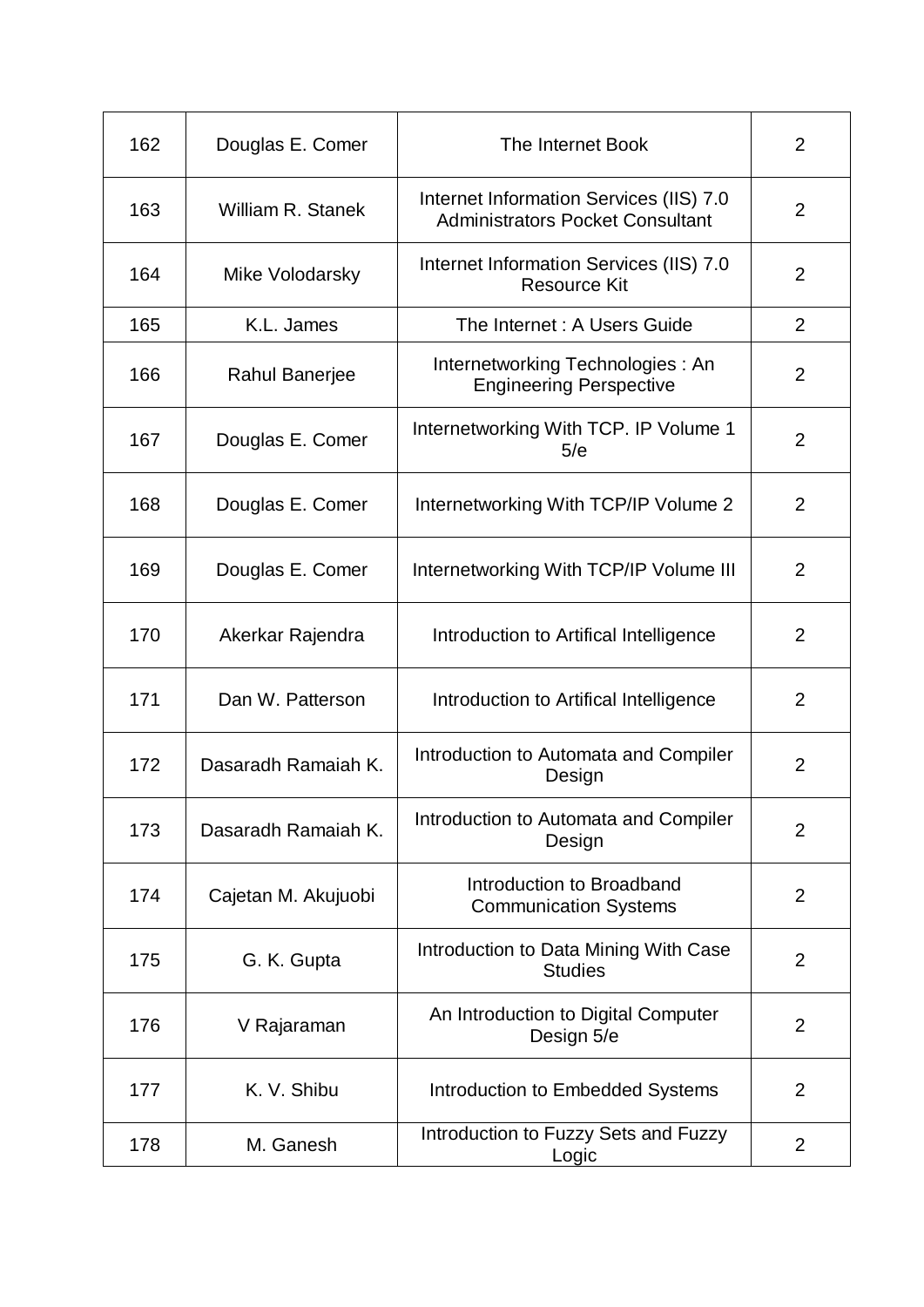| 179 | Douglas B. West                   | Introduction to Graph Theory                                                                          | $\overline{2}$ |
|-----|-----------------------------------|-------------------------------------------------------------------------------------------------------|----------------|
| 180 | V. Rajaraman                      | Introduction to Information Technology                                                                | $\overline{2}$ |
| 181 | Ethem Alpaydin                    | Introduction to Machine Learning                                                                      | 2              |
| 182 | S. N. Sivanandam                  | Introduction to Neural Networks Using<br>Matlab 6.0                                                   | 2              |
| 183 | James A Anderson                  | An Introduction Neural Networks                                                                       | $\overline{2}$ |
| 184 | Pramod Chandra P.<br><b>Bhatt</b> | An Introduction to Operating Systems<br><b>Concepts and Practice</b>                                  | 2              |
| 185 | M. Sasikumar                      | Introduction to Parallel Processing                                                                   | $\overline{2}$ |
| 186 | S. K. Saha                        | Introduction to Robotics                                                                              | 2              |
| 187 | <b>Ankit Fadia</b>                | <b>Intrusion Alert</b>                                                                                | $\overline{2}$ |
| 188 | S. A. Kelkar                      | <b>IT Service Management</b>                                                                          | $\overline{2}$ |
| 189 | Sanjiva Shankar<br>Dubey          | IT Service Business Management :<br>Concepts, Processes and Practices                                 | $\overline{2}$ |
| 190 | Sanjiva Shankar<br>Dubey          | IT Strategy and Management                                                                            | 2              |
| 191 | <b>Rich Schiesser</b>             | IT Systems Management - Designing,<br>Implementing and Managing World<br><b>Class Infrastructures</b> | $\overline{2}$ |
| 192 | Pallavi Jain                      | <b>J2EE Professional Projects</b>                                                                     | 2              |
| 193 | James Keogh                       | J2ME: The Complete Reference                                                                          | 2              |
| 194 | <b>Andy Harris</b>                | Java2 Fast and Easy Web Development                                                                   | $\overline{2}$ |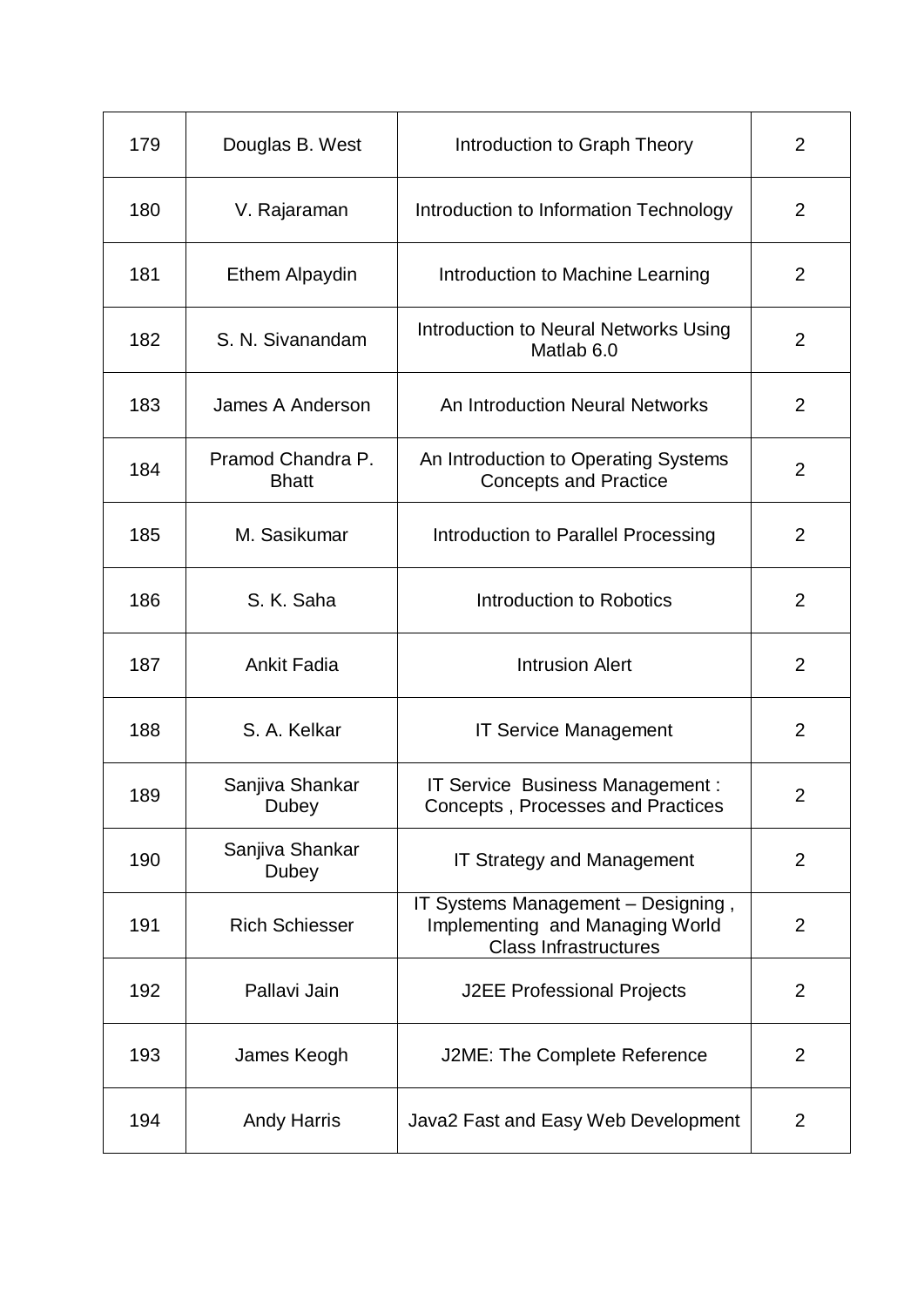| 195 | Debasish Jana              | Java and Object Oriented Programming<br>Paradigm                                                   | $\overline{2}$ |
|-----|----------------------------|----------------------------------------------------------------------------------------------------|----------------|
| 196 | <b>Thomas Powell</b>       | Java Script The Complete Reference                                                                 | $\overline{2}$ |
| 197 | <b>Paul Deital</b>         | Java How to Program                                                                                | $\overline{2}$ |
| 198 | <b>Steve Suehring</b>      | Java Script Step By Step                                                                           | 2              |
| 199 | John Pollock               | Java Script : A Beginner's Guide                                                                   | $\overline{2}$ |
| 200 |                            | JSP 2.0 The Complete Reference                                                                     | 2              |
| 201 | <b>Mohandas Moses</b>      | Last Froniers of The Mind Challengers<br>of The Digital Age                                        | $\overline{2}$ |
| 202 | <b>Cyril Goutte</b>        | Learning Machine Translation                                                                       | $\overline{2}$ |
| 203 | Wale Soyinka               | Linux Administration a Beginner's Guide<br>5/e                                                     | 2              |
| 204 | K.L. James                 | <b>Linux Learning The Essentials</b>                                                               | 2              |
| 205 | K P. Soman                 | Machine Learning with Svm and Other<br><b>Kernel Methods</b>                                       | 2              |
| 206 | Arpita Gopal               | <b>Magnifying Data Structures</b>                                                                  | 2              |
| 207 | <b>Arpita Gopal</b>        | Magnifying Object Oriented Analysis and<br>Design                                                  | $\overline{2}$ |
| 208 | <b>Indrajit Chatterjee</b> | <b>Management Information Systems</b>                                                              | $\overline{2}$ |
| 209 | S. Sadagopan               | <b>Management Information Systems</b>                                                              | $\overline{2}$ |
| 210 | P. T. Joseph               | Management Information Systems In<br>Knowledge Economy                                             | 2              |
| 211 | Kevin C. Desouza           | Management Information in Complex<br>Organizations: Semiotics and Signals,<br>Complexity and chaos | $\overline{2}$ |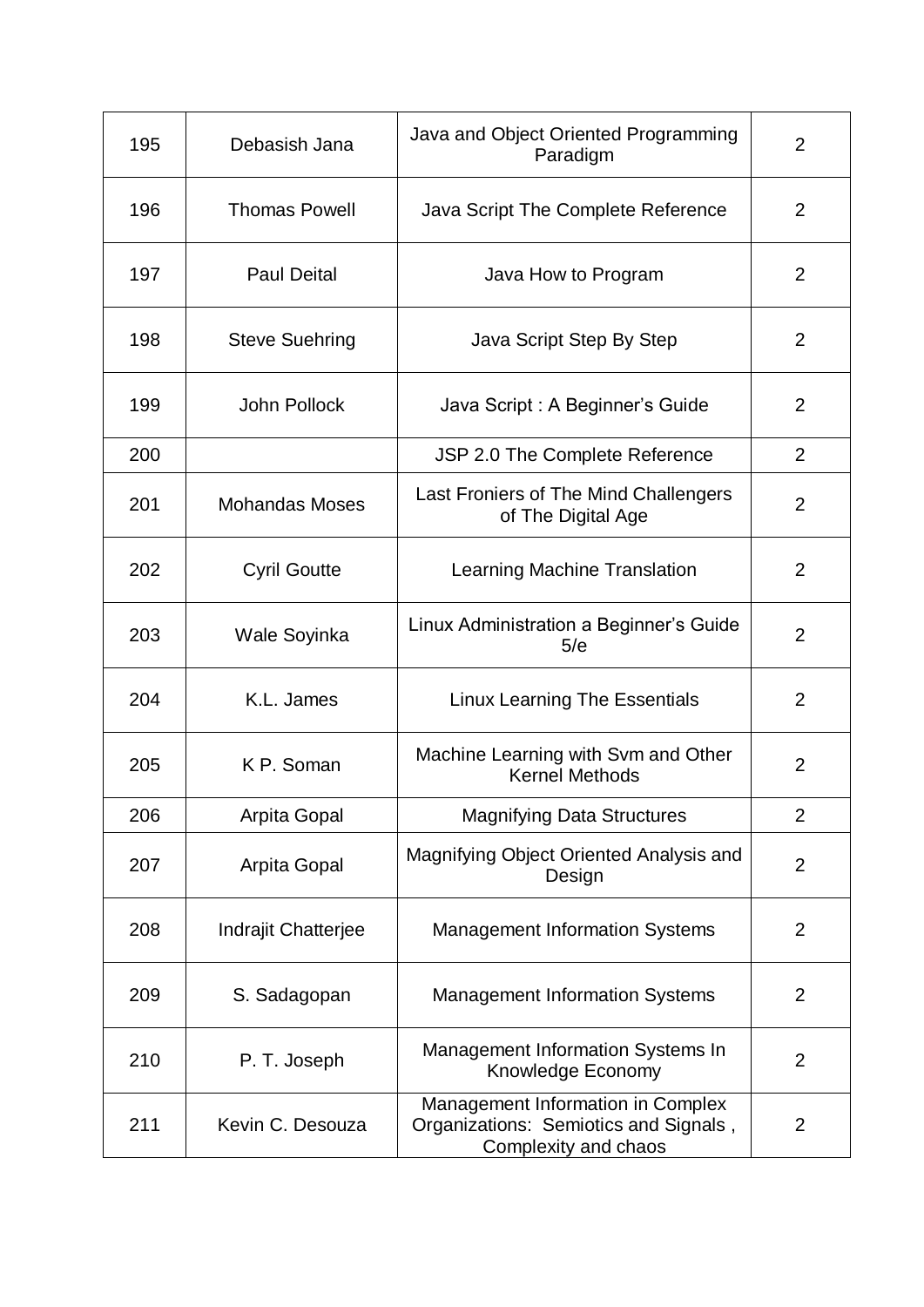| 212 | James Taylor                 | Management Information Technology<br>Projects: Applying Project Management<br>Strategies to Software, Hardware  | $\overline{2}$ |
|-----|------------------------------|-----------------------------------------------------------------------------------------------------------------|----------------|
| 213 | Jerome Kanter                | Managing With Information 4/e                                                                                   | 2              |
| 214 | K.R. Venugopal               | Mastering C                                                                                                     | $\overline{2}$ |
| 215 | K. R. Venugopal              | Mastering C++                                                                                                   | $\overline{2}$ |
| 216 | <b>Shahnaz Bathul</b>        | <b>Mathematical Foundations of Computer</b><br>Science                                                          | $\overline{2}$ |
| 217 | Yu Cheng Liu                 | Microcomputer Systems The 8086/8088<br>Family                                                                   | $\overline{2}$ |
| 218 | John Uffenbeck               | Microcomputers and Microprocessors :<br>The 8080,8085 and Z-80 Programming,<br><b>Interfacing and Troublesh</b> | $\overline{2}$ |
| 219 | Ajit Pal                     | Microcontrollers: Principles and<br>Applications                                                                | 2              |
| 220 | <b>Sunil Mathur</b>          | Microprocessor 8085 and Its Interfacing                                                                         | $\overline{2}$ |
| 221 | Ajay Wadhwa                  | Microprocessor 8085 : Architecture,<br>Programming and Interfacing                                              | $\overline{2}$ |
| 222 | N. Mathivanan                | Microprocessors PC Hardware and<br>Interfacing                                                                  | $\overline{2}$ |
| 223 | Nilesh B. Bahadure           | <b>Microprocessors</b>                                                                                          | $\overline{2}$ |
| 224 | M. Rafiquzzaman              | Microprocessor Theory and Application:<br>Intel and Motorola r/e                                                | $\overline{2}$ |
| 225 | <b>Andrew Cough</b>          | Microsoft Access 2010 V BA<br>Programming Inside Out                                                            | $\overline{2}$ |
| 226 | <b>Microsoft Corporation</b> | <b>Microsoft Computer Dictionary</b>                                                                            | 2              |
| 227 | Mitch Tulloch                | Microsoft Encyclopaedia of Networking                                                                           | $\overline{2}$ |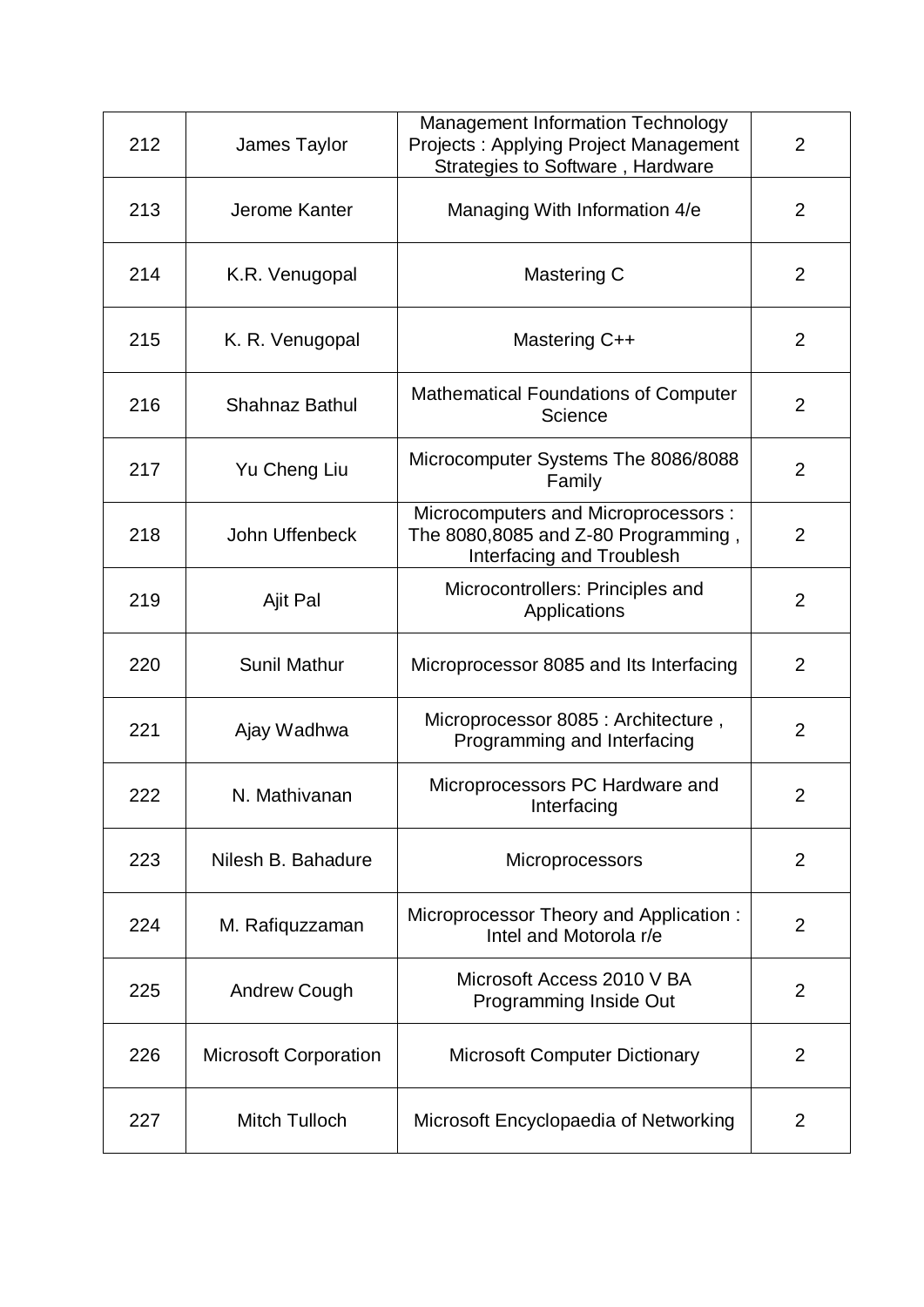| 228 | Duane Birnbaum        | Microsoft Excel VBA Programming for<br>The Absolute Beginner                                               | 2              |
|-----|-----------------------|------------------------------------------------------------------------------------------------------------|----------------|
| 229 | Elena Kosinska        | Microsoft Expression Blend 4 Step By<br><b>Step</b>                                                        | $\overline{2}$ |
| 230 | Elena Kosinska        | Microsoft Expression Blend 4 Step By<br><b>Step</b>                                                        | 2              |
| 231 | Sara Froelich         | Microsoft Expression Design Step By<br><b>Step</b>                                                         | 2              |
| 232 | <b>Chris Leeds</b>    | Microsoft Expression Web 4 Step By<br><b>Step</b>                                                          | $\overline{2}$ |
| 233 | <b>Jim Harrison</b>   | Microsoft Forefront Threat Management<br>Gateway (TMG)                                                     | $\overline{2}$ |
| 234 | <b>Bud ratlife</b>    | Microsoft Internet Security and<br>Acceleration (ISA) Server 2004<br>Administrator's Pocket Consultant, Ra | 2              |
| 235 | <b>Marty Matthews</b> | Microsoft Office Word 2010 Quick Steps                                                                     | 2              |
| 236 | Laurence Moroney      | Microsoft Silver light 4 Step by Step                                                                      | 2              |
| 237 | <b>Dusan Petkovic</b> | Microsoft SQL Server 2012 a Beginners<br>Guide                                                             | $\overline{2}$ |
| 238 | <b>Robert Larson</b>  | Microsoft Virtual Server 2005 R2<br>Resource Kit                                                           | $\overline{2}$ |
| 239 | <b>Eric Griffin</b>   | Microsoft Visual Web Developer 2008<br><b>Express Edition Step by Step</b>                                 | $\overline{2}$ |
| 240 | Asoke K. Talukder     | Mobile Computing Technology,<br>Applications and Service Creation 2/e                                      | $\overline{2}$ |
| 241 | R. Krishnakumar       | <b>Mobile VAS</b>                                                                                          | $\overline{2}$ |
| 242 | Andrew S. Tanenbaum   | <b>Modern Operating Systems</b>                                                                            | $\overline{2}$ |
| 243 | K. R. Rao             | <b>Multimedia Communication Systems:</b><br><b>Techniques Standards and Networks</b>                       | $\overline{2}$ |